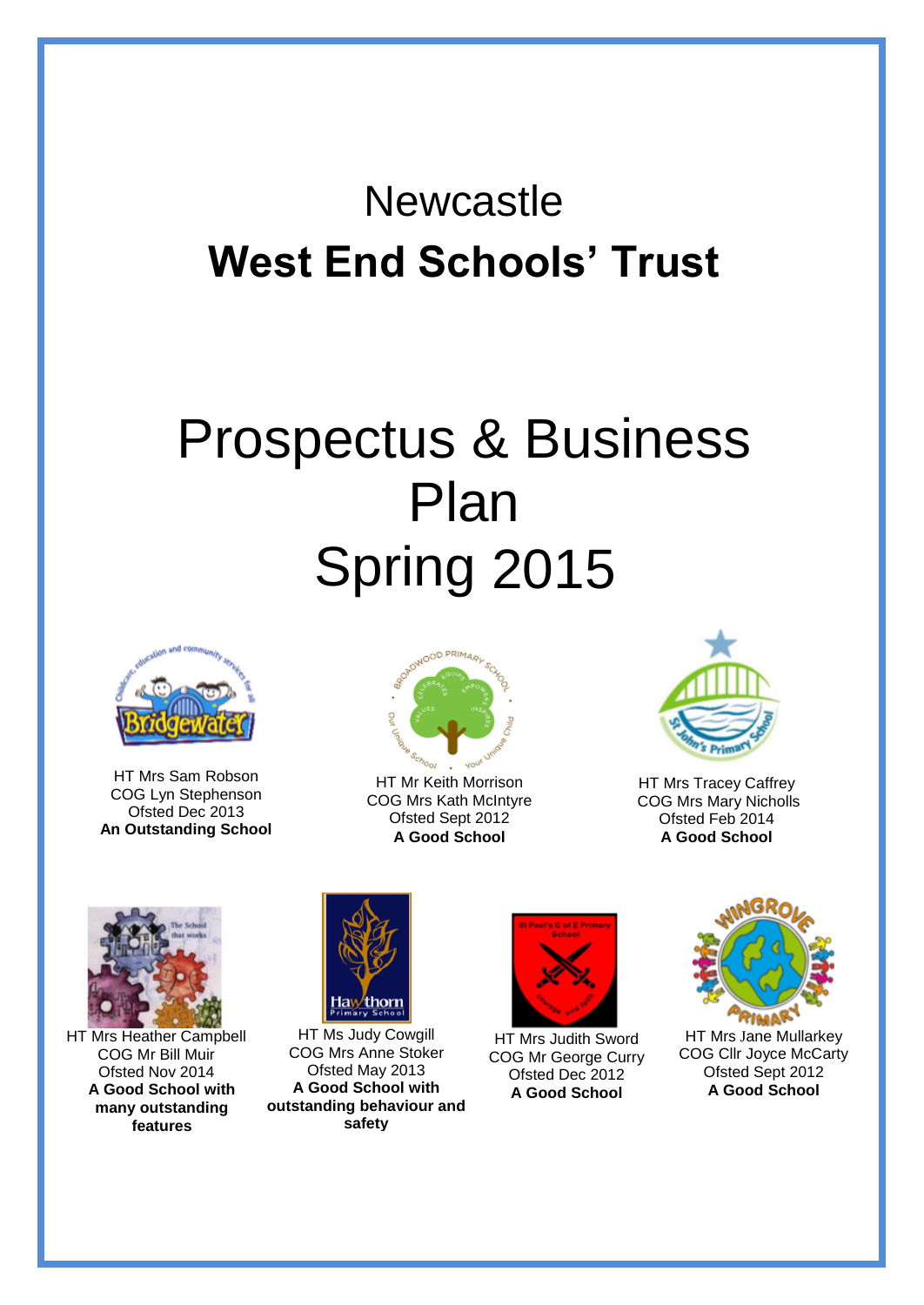We welcome you to the Newcastle West End Schools' Trust which was formed on 1 $^{*}$ February 2015

The WEST Trust is a foundation trust of seven primary schools located in the inner west of the city of Newcastle upon Tyne. We are responsible for the education of over two thousand six hundred pupils between the ages of 3 and 11. We are a strong learning community where our pupils have highly positive experiences and attain good standards.

Our school catchments cover an area of ten square miles that are bordered by the tidal stretches of the River Tyne, the Northumberland County boundary and the main conurbation of the City of Newcastle. We have a rich industrial and historic heritage with Hadrian's Wall bisecting our cluster. Our catchments are socio-economically mixed but when pupils leave our schools they are well prepared for the next phase of their educational journey with standards at and above the national averages in reading, writing and mathematics. All of our schools are unique and although they may vary in size and context, Ofsted inspections for our cluster reveal effective schools that work in collaboration for the benefit of the whole of our community.

Currently we employ over two hundred and fifty teachers, teaching assistants and administrative staff. Our leadership teams of experienced headteachers and governors, deputy and assistant headteachers and school business managers have proven track records of school improvement. The Trust will strengthen the schools' collaborative work with identified key partners to further improve standards and enhance opportunities for children, parents, staff and the wider community. This prospectus gives some essential information about the Trust and includes an outline business plan for the first year of operation.

We encourage all members of the community to get involved and support us in our quest to build a strong learning community.

We want to work with partners who:

- have an interest in education
- have strong links and interest in the North East and / or roots in the North East
- have values and ethics that are compatible with the Trust
- can provide further opportunities for our local communities to flourish and ensure our children grow up to be active members of society.
- can support our vision, drive and enthusiasm for positive change.
- will genuinely enhance what we already do and have the capacity to do it.
- will allow time for the board member rep / other people to be involved
- will come with ideas on how they can enhance our Trust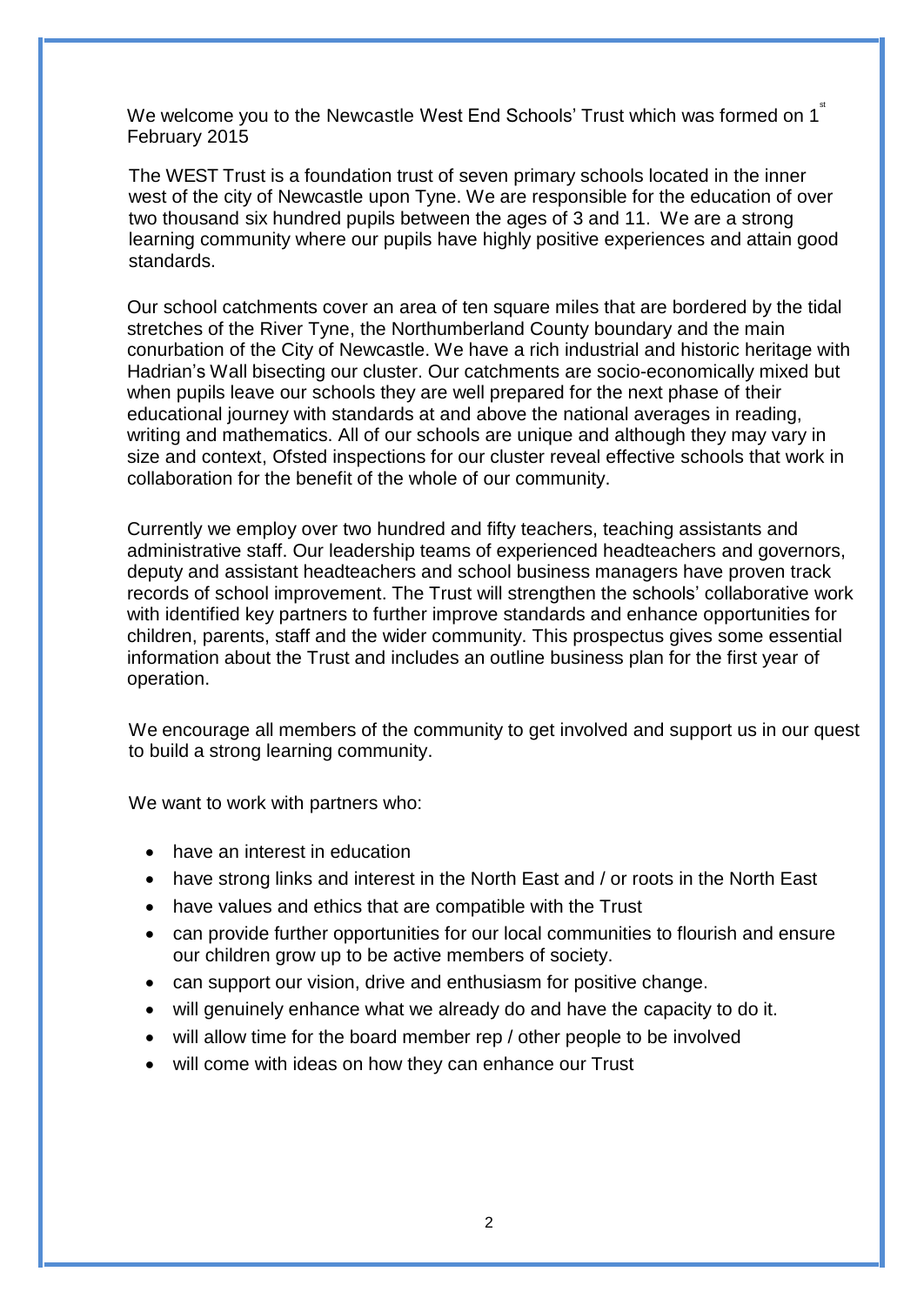# **Contents**

- 1. The WEST Community & Leadership Group
- 2. WEST Trust Aims, Visions & Values
- 3. WEST Priorities and Working Groups
- 4. WEST Trust Business Plan 2014 2015



All our schools have:

- a warm and welcoming ethos;
- good and outstanding teaching and learning;
- educational achievement that is in line with or above national expectation;
- multicultural, highly inclusive and cohesive school communities.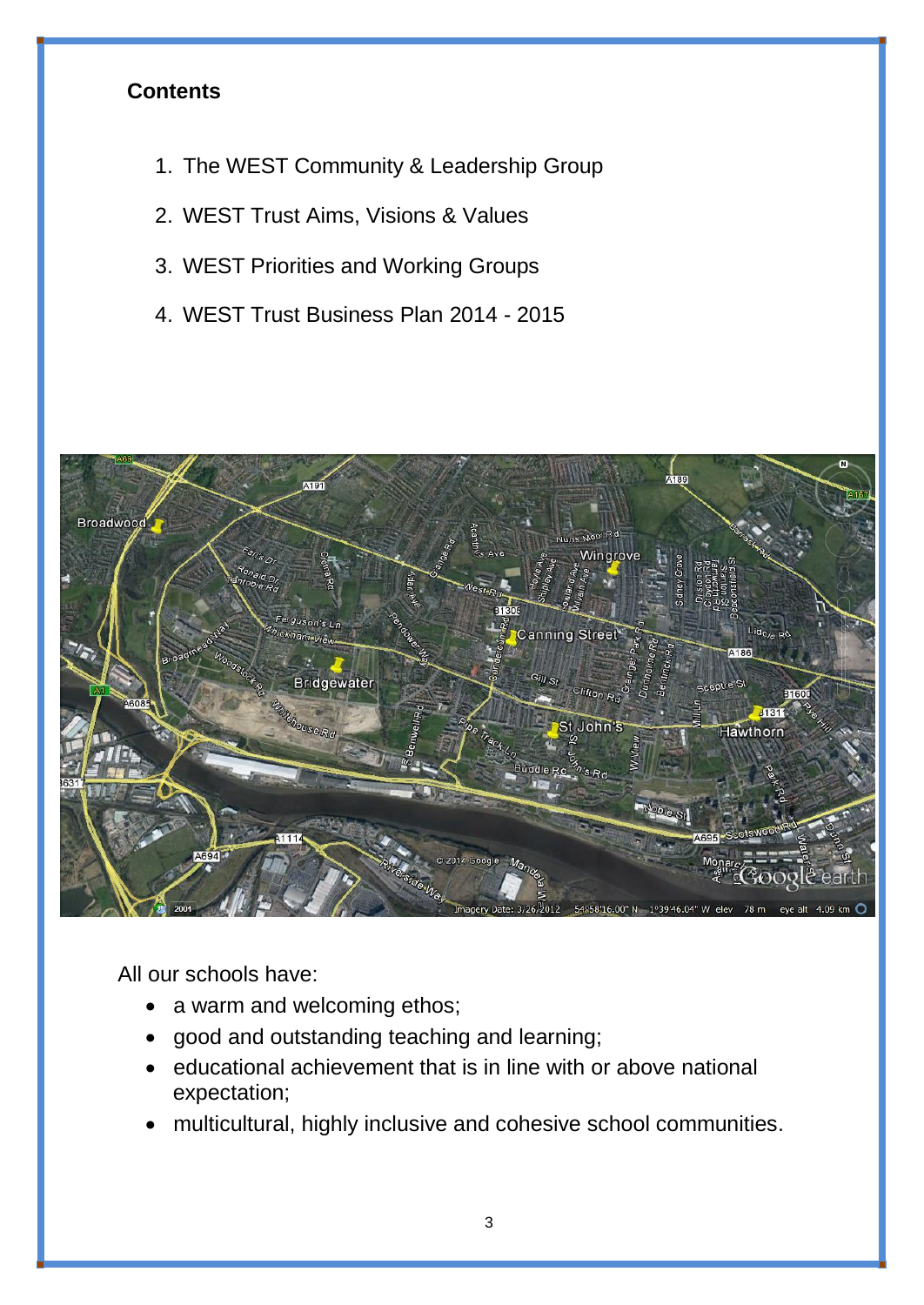# **Bridgewater Primary School**

Head Teacher<br>Chair of Governors Deputy Head Teacher **Jenn Stoker** Number on Roll Oct 2014 242 + nursery

Lyn Stephenson

# **Unique features:**

- 0-3 provision open 7.30-6pm for up to 52 weeks of the year
- Early Years assessment ARC
- Judged outstanding in all areas

Mission statement: 'Working together to improve learning for all.'

# **Broadwood Primary School**

Head Teacher **Keith Morrison** Chair of Governors **Kath McIntyre** Deputy Head Teacher Susan Brooks-Tyreman Number on Roll Oct 2014 280 + nursery



# **Unique features:**

- Hearing Impaired Additional Resource Centre (H.I.A.R.C)
- Out of school club open from 7:30 8:45am and 3:00 5:00pm
- A positive, caring and unique ethos and atmosphere

Mission statement: 'Our unique school...equips, empowers, inspires, values and celebrates...your unique child.'

# **Canning Street Primary School**

Head Teacher **Heather Campbell Chair of Governors** Bill Muir Deputy Head Teacher Kathryn Herron Number on Roll Oct 2014 412 + nursery



# **Unique features**

- Full International School Award supported by effective and pro-active links with schools in Europe through Comenius and Erasmus partnerships
- Open plan, flexible learning environment

Mission statement/vision: 'For everyone to be a happy, resilient, confident and motivated learner who will achieve their full potential and contribute to society.'

# **Hawthorn Primary School**

Head Teacher **Judy Cowgill** Chair of Governors **Anne Stoker** Deputy Head Teacher Ruth Whiteside Number on Roll Oct 2014 210

# **Unique features**

- In Harmony music project
- Emotional, Social and Behavioural Difficulties ARC

Mission statement: "Where every child really matters."





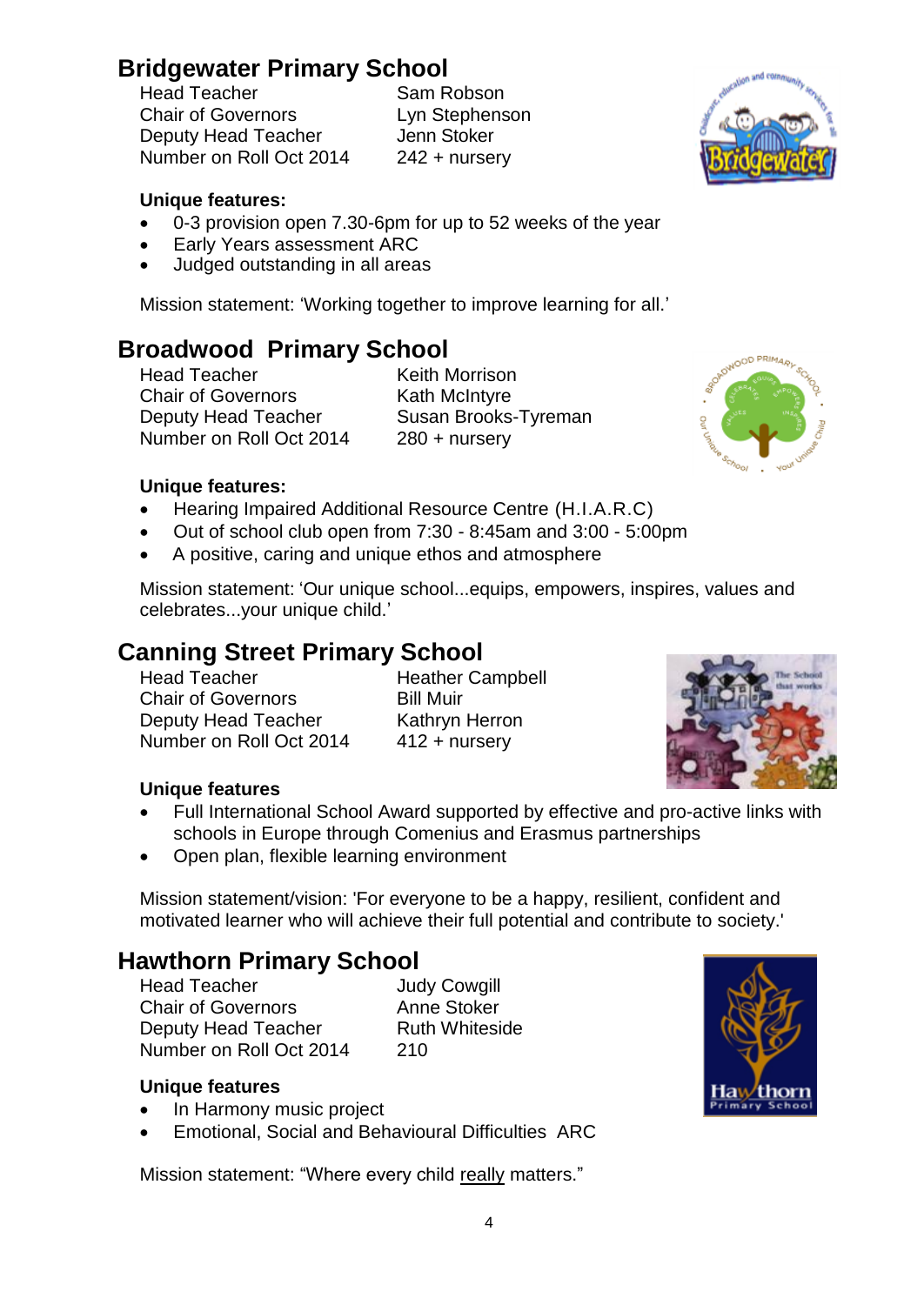# **St John's Primary School**<br>Head Teacher<br>Tra

Chair of Governors Mary Nicholls Deputy Head Teacher Daniel Nelson Number on Roll Oct 2014 204 + nursery

**Tracey Caffrey** 



### **Unique features**

- Curriculum is delivered through Mantle of the Expert, a dramatic inquiry approach to learning.
- Opening a community sports facility in 2015

Mission statement: 'Learning to live, living to learn.'

# **St Paul's CofE Primary School**

Head Teacher **Judith Sword** Chair of Governors George Curry Deputy Head Teacher **Jonathan Clarke** Number on Roll Oct 2014 243 + nursery



#### **Unique features:**

The distinctive Christian ethos

Mission statement: 'Working towards excellence'

# **Wingrove Primary School**

Chair of Governors Joyce McCarty Deputy Head Teacher Trish West Number on Roll Oct 2014 419 + nursery

Jane Mullarkey



### **Unique features**

- Specialist bilingual staff who offer specific, targeted support for children with SEN and EAL
- School Community engagement opportunities
- Specialist PE team dedicated to teaching, learning and assessment of the full PE curriculum.

Mission statement: We aim to… care and share

communicate and motivate, challenge and support.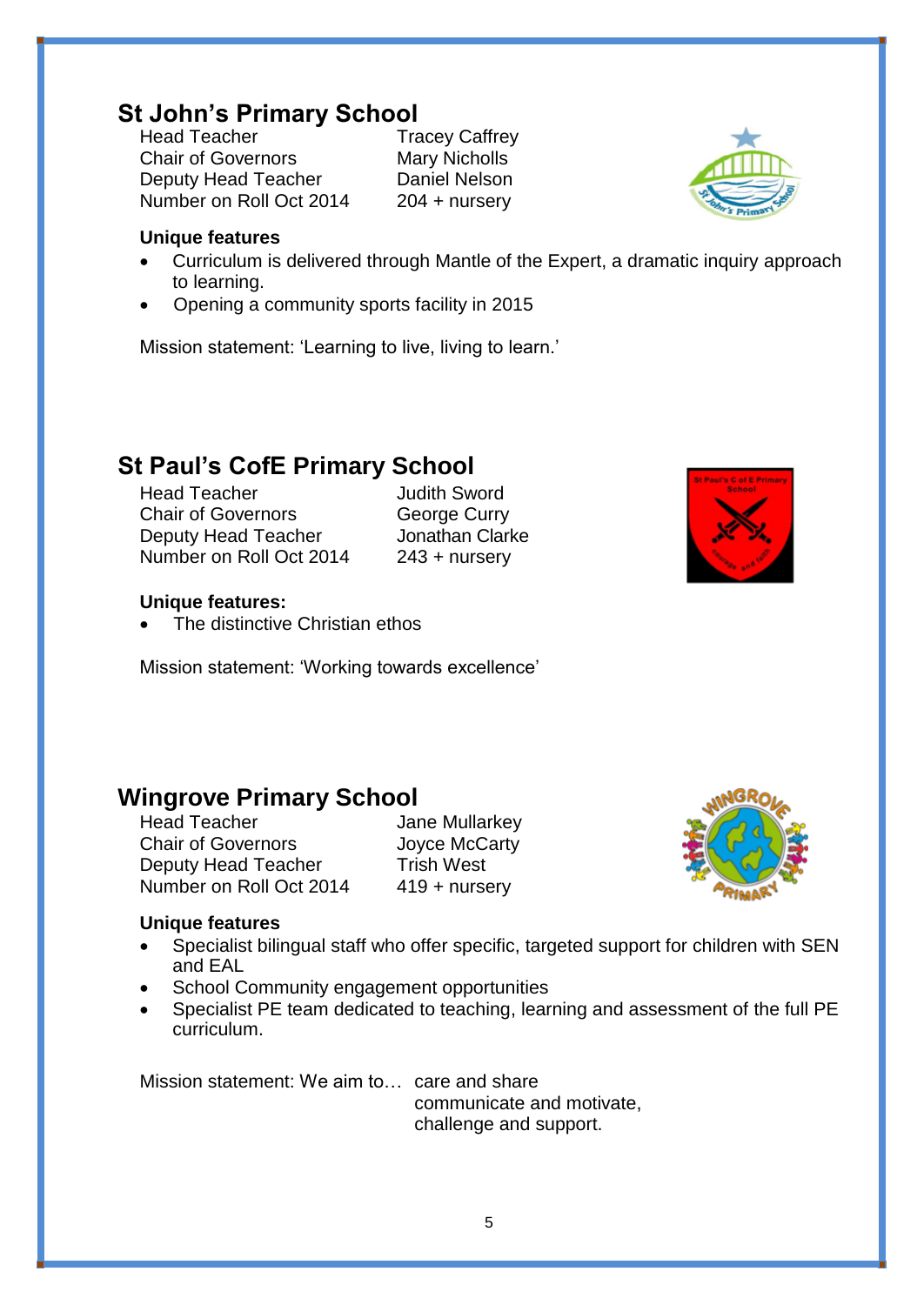#### **West Trust Board**

#### **Headteacher Governor**

- 
- **Bridgewater** Sam Robson **Containery Lynn Stephenson Broadwood** Keith Morrison Kath McIntyre **Canning Street** Heather Campbell **Heather Campbell** Bill Muir Hawthorn **Judy Cowgill** Anne Stoker **St John's** Tracey Caffrey Mary Nicholls **St Paul's Judith Sword** George Curry **Wingrove Jane Mullarkey Joyce McCarty**

#### **West Trust Membership**

Bridgewater Primary School Broadwood Primary School Canning Street Primary School Hawthorn Primary School St John's Primary School St Paul's CofE Primary School Wingrove Primary School Newcastle City Council

#### **West Trust Board School Business Management & Administration Network**

Bridgewater Broadwood Canning Street **Hawthorn** St John's St Paul's Wingrove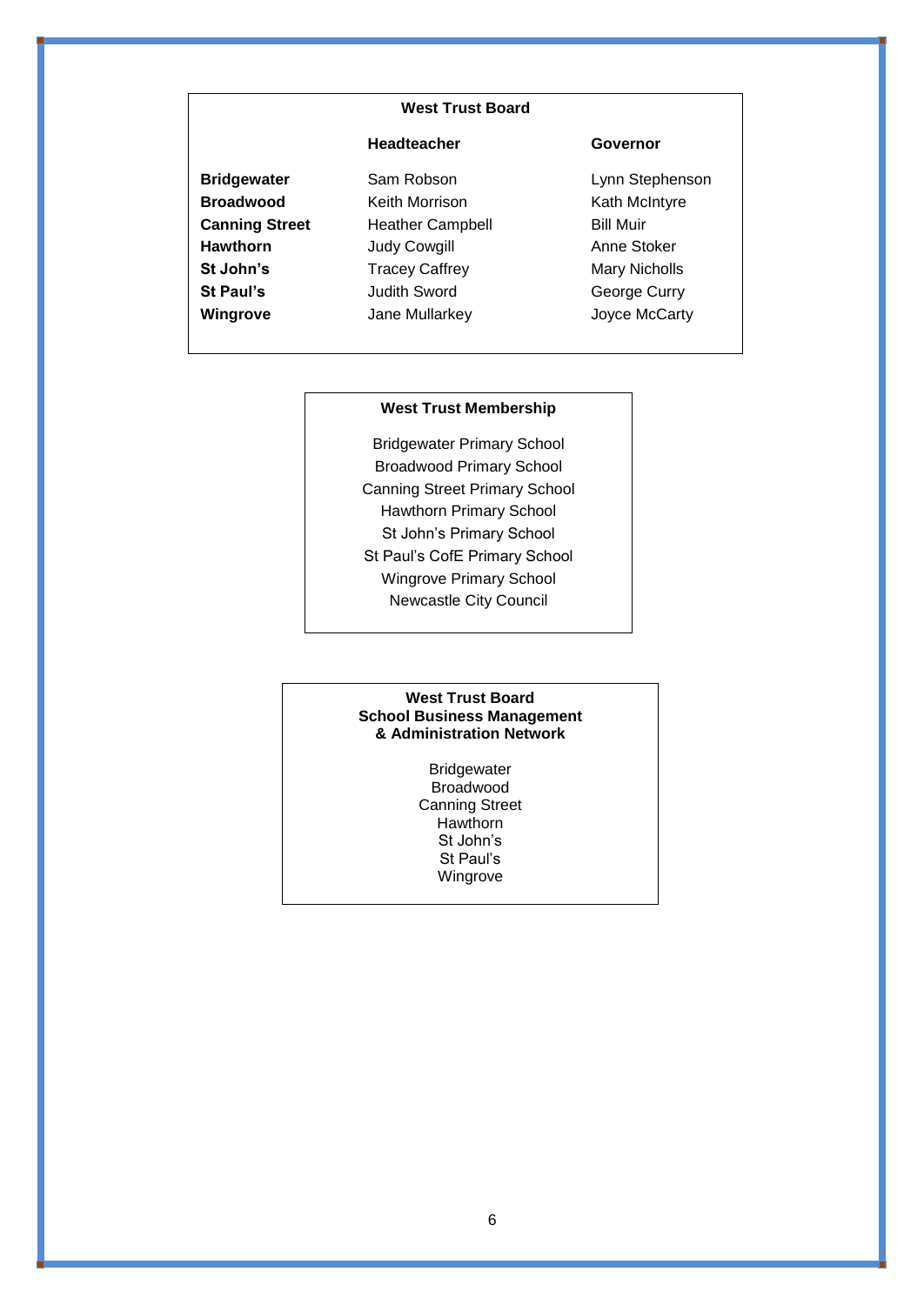# **WEST End Schools' Trust Operating Structure**

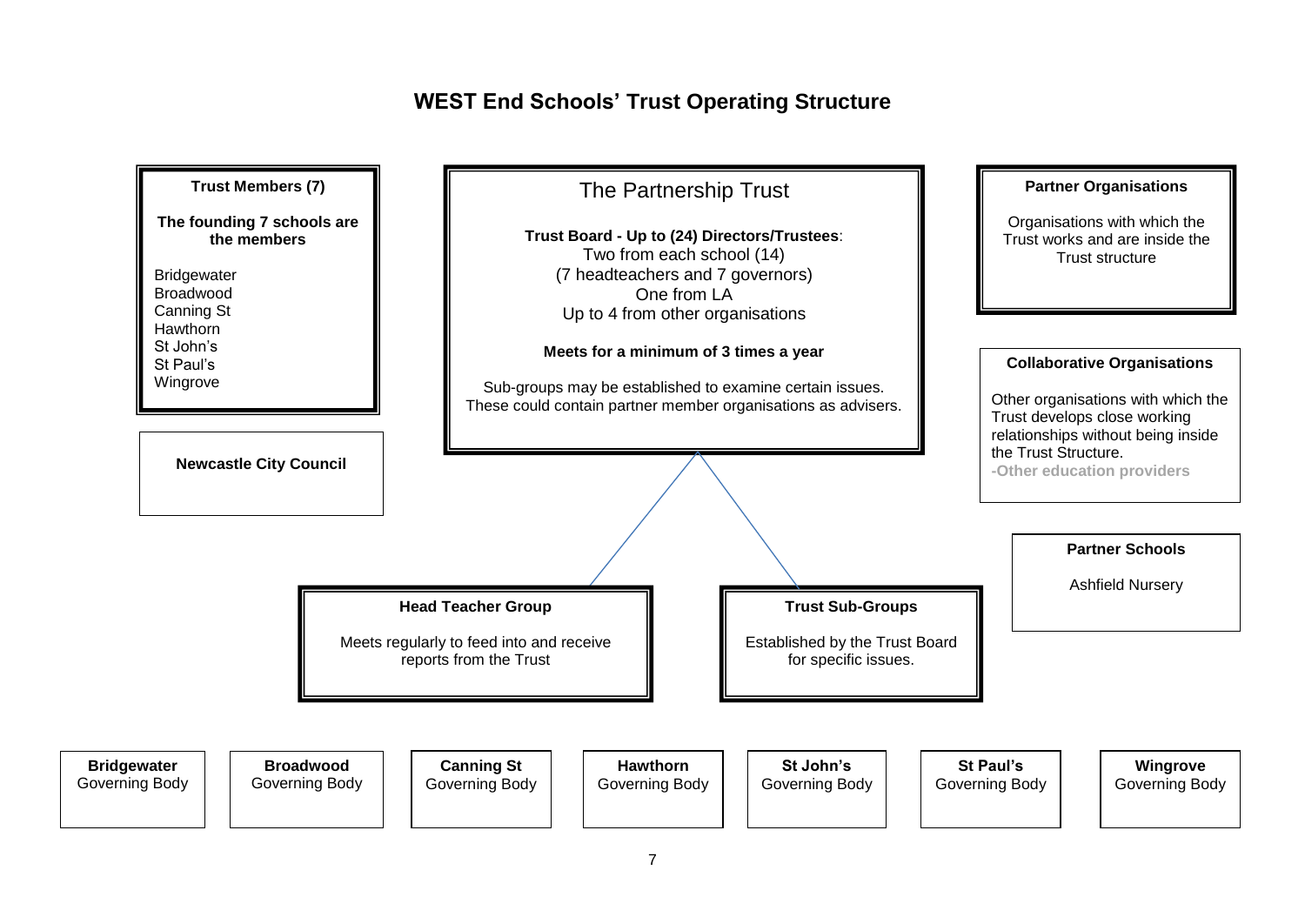# **WEST Trust Aims, Visions & Values**

# **Vision**

The Trust will take responsibility for **all** children and young people in our schools. By strengthening our current partnership, the Trust will improve every opportunity and enable every learner to achieve the best they can.

# **We will achieve this by:**

- developing the Trust to provide clear, strong, effective leadership to support the schools;
- providing the highest quality teaching and learning for everyone;
- sharing and implementing examples of outstanding practice and resources;
- employing effective governance and principles of best value in the procurement and management of resources;
- rigorously monitoring and evaluating everything we do;
- working in partnership with our local community.

### **The key aims of our trust will impact on the lives and experiences of our children. We aim to:**

- further enhance the educational experiences for every child in our care, therefore raising standards in all areas.
- raise children's aspirations by working alongside our partners and the local community.
- share best practice across our schools, increase leadership capacity and continuing professional development opportunities, to ensure our children are provided with the highest quality educational experiences.
- strengthen and enhance the already effective relationships with parents, carers, partners and the wider community.
- retain and further promote the unique identities of our individual schools, providing our children, staff and parents and carers with a secure identity and sense of belonging.
- provide a strong local voice in response to national changes, making sure the impact on our children is always at the forefront of our beliefs.
- formalise the current partnership to protect and promote collaborative working to improve the quality of teaching and learning.
- seek opportunities for additional funding streams and financial efficiencies.
- provide our partners with the opportunity to become part of our school and local communities and to inspire a future workforce and generation.
- provide further opportunities for our local communities to flourish and ensure our children grow up to be active members of society.
- ensure every member of the Trust Board and governing bodies have a clear vision, drive and enthusiasm for positive change.

To support these aims we will establish and develop partnerships with local organisations which are mutually beneficial.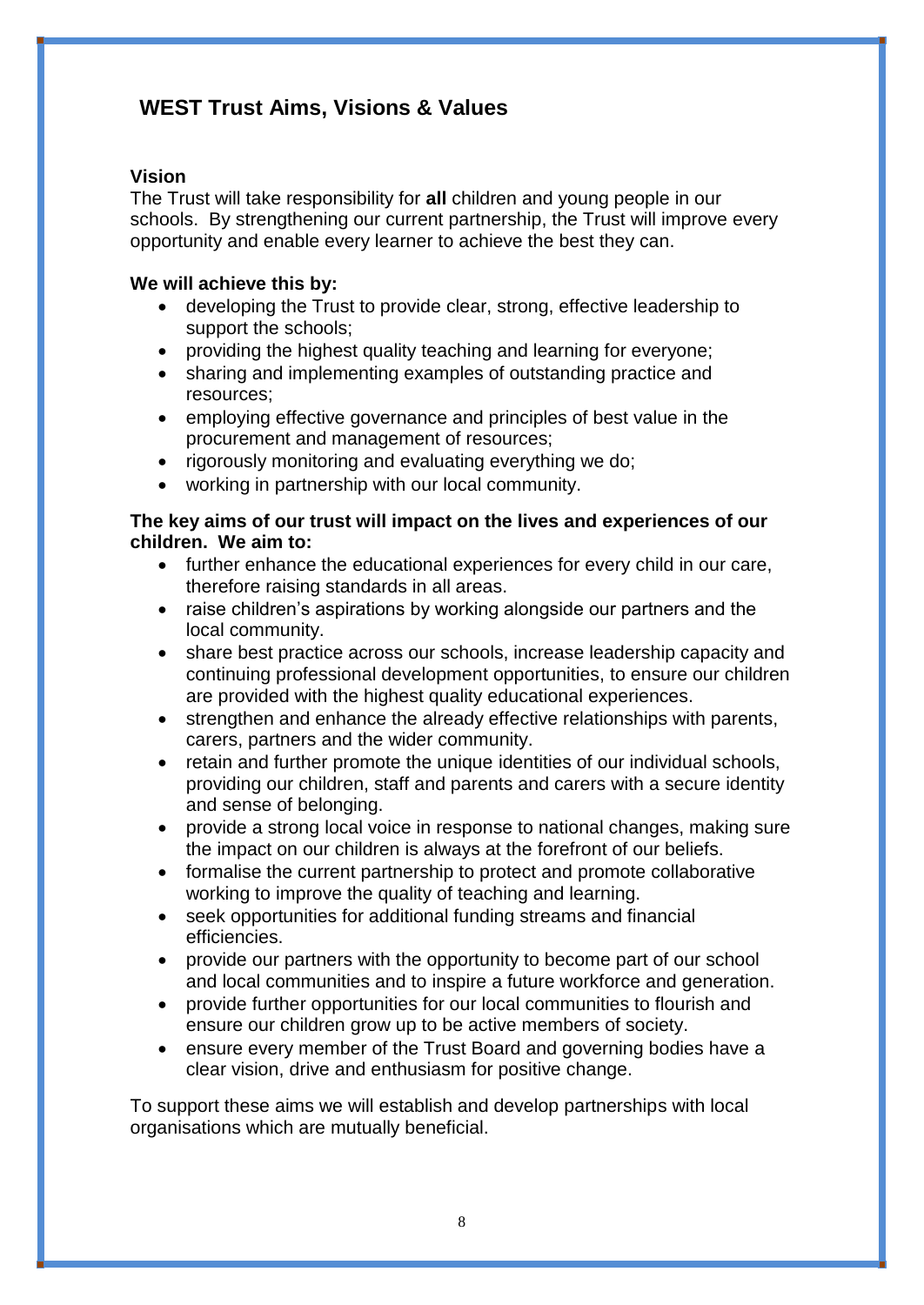# **WEST Trust Key Priorities & Working Groups**

# **Key Priorities**

- 1. The pursuit of excellence in teaching and learning.
- 2. Support for and pastoral care of all pupils and their families.
- 3. Community projects and development.
- 4. Raise aspirations by identifying and the engaging partners who will bring energy and experience to enhance our learning community.
- 5. Robust governance, business and financial management.

# **Working Groups**

## **1. The pursuit of excellence in teaching and learning.**

Group Members: Heads & Deputy Heads initially, then teachers

# Actions:

- 1.1Identify the priorities and the group will set up the appropriate networks.
- 1.2Deputy Head teachers to visit each school
- 1.3The group will set up meetings for school staff across the Trust to 'get to know' fellow Trust members. This will lead to opportunities for professional dialogue and collaboration. A timetable of events will be created.

# **2. Support for and Pastoral Care of All Pupils and their Families.**

Group Members: Family Support Worker – Bridgewater, Parent Support Advisor – Broadwood, Family Support Advisor – Canning Street, Family Support Coordinator – Hawthorn, Parent Support Advisor – St John's, Family Support Officer – Wingrove, Head – Ashfield, Family Support Officer – St Paul's

# Actions:

2.1In the first year the group will collate information regarding the services utilised across the Inner West to support pupils with particular needs and their pastoral care. The group will attempt to clarify for school support workers the myriad of professional services available; what they are entitled to and those that are most effective.

This will include health; social care and LA services. The information published will include both educational support services including guidance for specific learning difficulties and for more general emotional or behavioural support. Guidance on the services and providers may include the following (examples): attendance officers; charities; behavioural support, community services – Fire; Police; Educational Psychologists; EYFS additional support; FSO; Health Visitors; Speech and Language Specialists; Counselling; Specific Learning Difficulty Specialists; Looked After Children (LAC) Organisations and Fostering Agencies; Occupational Therapists; Parenting Partnership providers; School Health Visitors; SENTASS; Social care; Sure Start as well as independent private companies such as THRIVE.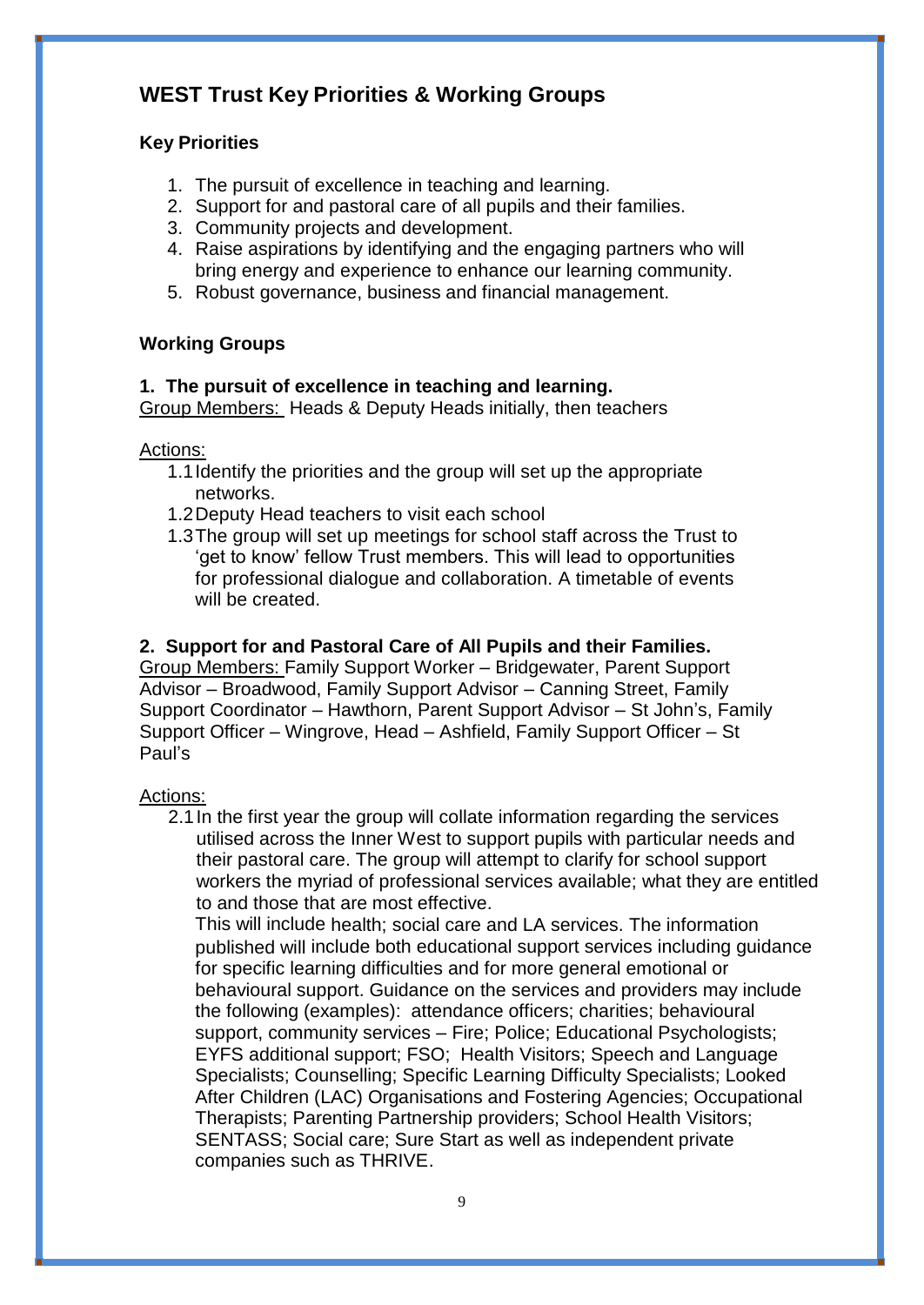### **3. Community Projects and Development**

Group Members: A middle leader from each school.

### Actions:

- 3.1The group will engage with staff across the Trust members to initiate greater inter-school activities. The group will publish timetables and opportunities across the school year.
- 3.2The group will explore the exchange of ideas, learning and information across the Trust through a range of media - websites for example and in pupils' work.
- **4. Raise aspirations by identifying and then engaging partners who will bring energy and experience to enhance our learning community** Group Members: Steering group

### Actions:

- 4.1Identify partners.
- 4.2 The group will audit the current partners working within schools. They will identify successful practice and identify issues. Identified partners will be asked how they might develop their work further.

### **5. Robust governance, business and financial management**

(Preliminary discussions identified two strands within this group – 'governance' and 'business'. Within the governance group there is also the need to consider governance at two levels: the Trust and the individual schools' governing bodies).

5a Robust Governance Group Members: A Governor from each school.

Actions:

- 5.1To form a network of governor representatives from each school to further develop the understanding of the key 'governance' actions within the Trust and in becoming foundation schools.
- 5.2 At Trust level: Through the Board of Directors we will develop effective governor practice, procedures and structures to enable the Trust to operate successfully and add value to the work of the schools.
- 5.3 At school level: We will seek to identify ways in which we can share and strengthen practice in governance including further enhancing recruitment opportunities.
- 5.4 We will investigate ways of setting up effective communication between the Trust and school governing bodies.

#### 5b Robust Business & Financial Management Group Members:

Business Managers from each school. Head from Broadwood.

#### Actions:

- 5.5 The formation of a network of SBM/Admin working alongside the citywide SBM/Admin network. The group will compile a skills matrix in order to audit and develop the skills base across the cluster.
- 5.6 Look at how the Trust could utilise a range of digital media e.g. websites, social networking etc.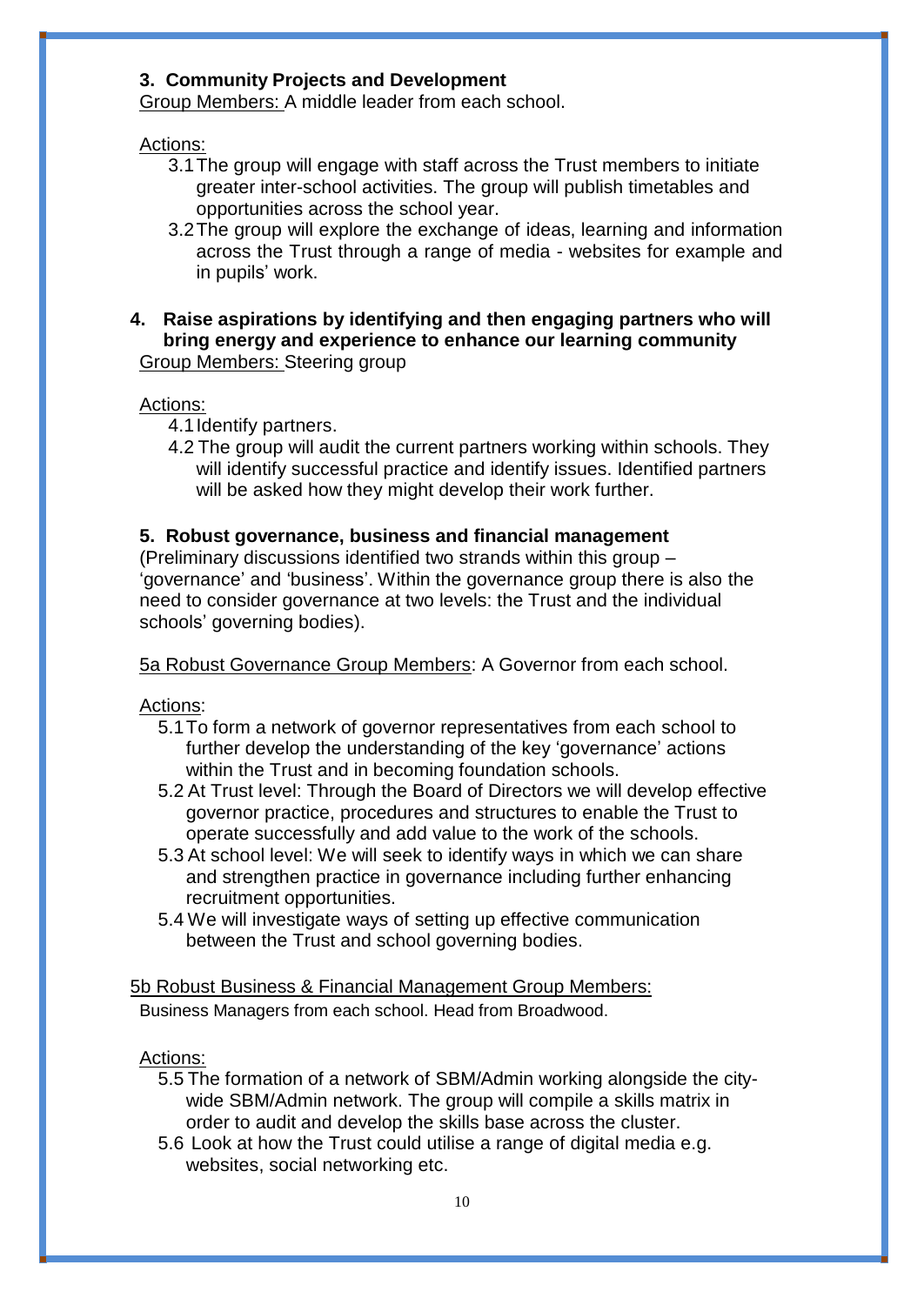# **WEST Trust Business Plan 2014 – 2015**

# **Aspects of Business Development**

- 1. Trust Identity
- 2. Strategic Planning & Funding
- 3. Trust Operations
- 4. Stakeholders & Partnership
- 5. The Pupil Community